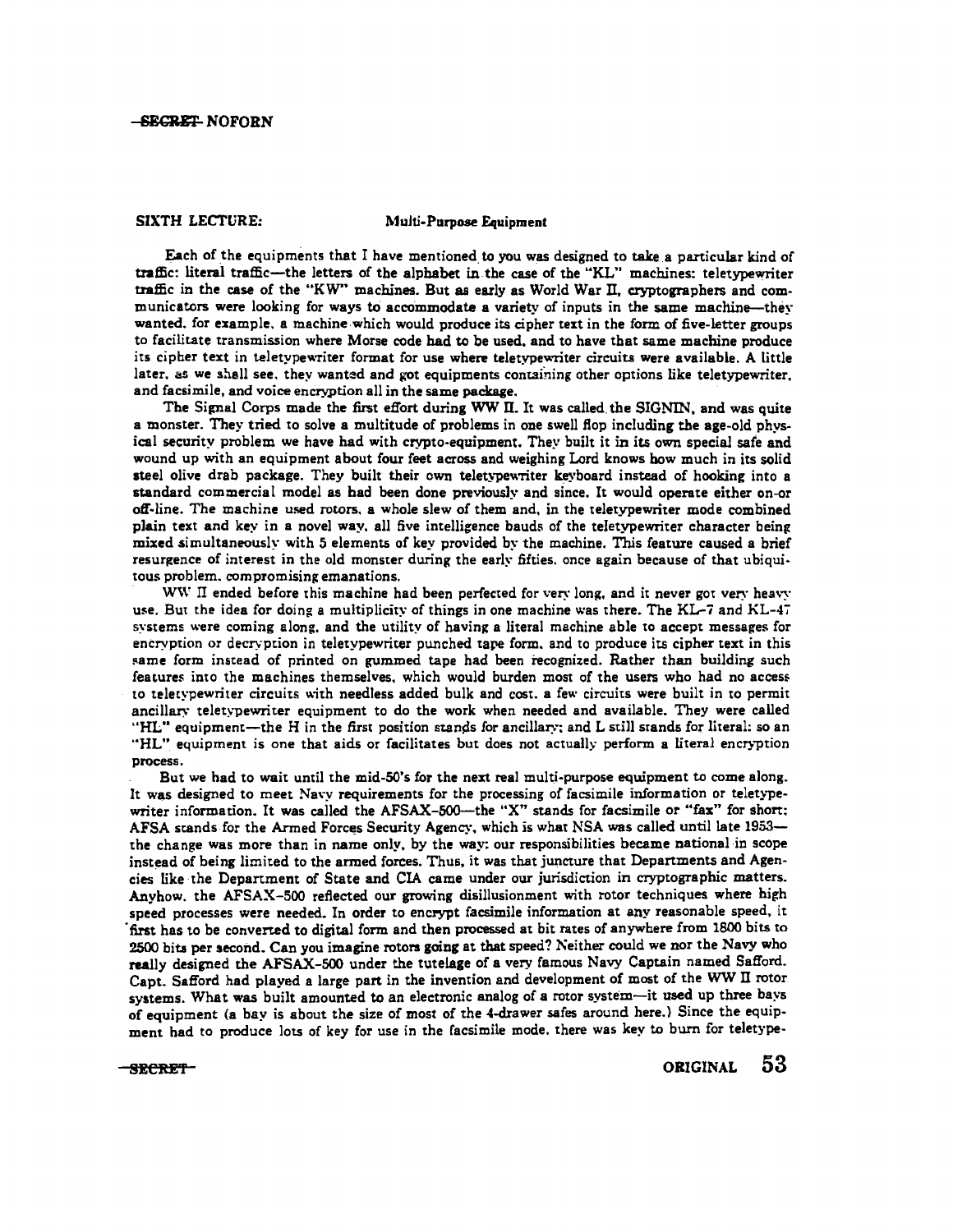# SECRET NOFORN

writer operations where the speed of the equipment remained limited by the electromechanical properties or the associated TTY equipment-(Truly fast page printing, you realize, had to wait for computers, so that not too much of their valuable time would be lost waiting for some printer to bang out its voluminous rapid-fire products.) Because this extra key was available for TTY use, the machine was built to encrypt about 5 channels of teletypewriter information simultaneously. Then. when no pictures were being sent over the facsimile channel, the communicators could unload their teletypewriter traffic backlog.

Well. the AFSAX-500 worked all right. but not very many of them were ever built: we suspect it was panly because it was *horribly* expensive although the Navy never would say just how much it. cost: but there was another reason as well-that is that facsimile requirements have a habit of withering away about the time you have an equipment to serve them. This has been true over the years, and a whole class of systems with "X" in their short titles never repsid the investment that went into their development--which means, hardly anybody bought them or used them.

I want to make just two more points about the AFSAX-500: one is that it continued in use for more than 10 years, but so far as we can tell, it was used nearly exclusively for multi-channel teletypewriter encryption, not for facsimile which had been its real purpose. The other is, that yet another way for keying the equipment-for setting it up-was devised. I have described equipment which is set up from a printed key list that tells you how to put rotors together. arrange, and align them: I have mentioned key cards that use holes and no holes to establish settings in electronic equipment: and I spoke of a plugboard-which is a kind of wiring matrix-that is now being used with the KW-7. The designers of the AFSAX-500 were faced with the problem of setting up a very large number of variables each day-they could have used a very large bank of switches that could be flipped one way or another in accordance with a printed key list. This had been done with the earliest U.S. ciphony equipment-the SIGSALLY-that we'll be talking about in due course. Instead. they chose to use a long segment of one-time tape which was fed into the machine during the etup process and which established the starting configurations for its electronic "rotors". We've yed with that idea again from time to time but, in most cases better ways have been found. Only one other system used tape segments for its setup. So now we have four different ways to set up our daily variables, and we have barely left the teletypewriter field. It suggests that this business of how to get the variables set up swiftly and accurately constitutes an inherent problem in our business, and this is so. In other courses, you will hear of still different ways being explored.

The next multi-purpose crypto-equipment I want to describe is called the TSEC/K0-6. Strangely enough, in the TSEC nomenclature scheme, that "O'' meant "Multi-purpose"': but although a number of subsequent equipments with multiple capabilities were built. the K0-6 is the only one that got assigned an "O". This is because a more generic designator. "G". for key generator was decided on, and that's what we used thereafter whether the equipment had a multiple use not.

But the K0-6 was invented before the TSEC nomenclature took effect. and used to be called the AFSAY-806. That "Y" stood for "ciphony" or voice encryption, and that was the primary thing the K0-6 was for. But it could also encrypt either facsimile or-like the AFSAX-500-a number of teletypewriter channels simultaneously. The designers were again faced with the problem of pro· ducing a lot of key very rapidly, but were still tied to electromechanical techniques for doing it. What they settled on had at its heart something called a geared timing mechanism (GTM) which would spin six rotor-like notched disks very rapidly and used photo-electric cells to read various notches as they went whipping by. The resultant data, in the form of l's and O's again (really light or no light) was combined into a random key stream, and added to digitalized plain text in the usual old binary way. This was a pretty complicated and precision-built device. We put at least one major electronics firm out of business trying to build it for us; but it worked. The last ones were deepsixed in the latter part of 1966.

A problem looms: how do you put voice into digital form? Let me back-track a little. You have .een that we have means for producing key in binary form in a variety of ways and that. if your plain language is digital, the business of encipherment and decipherment through binary addition

54 SECRET-<br>
ORIGINAL

•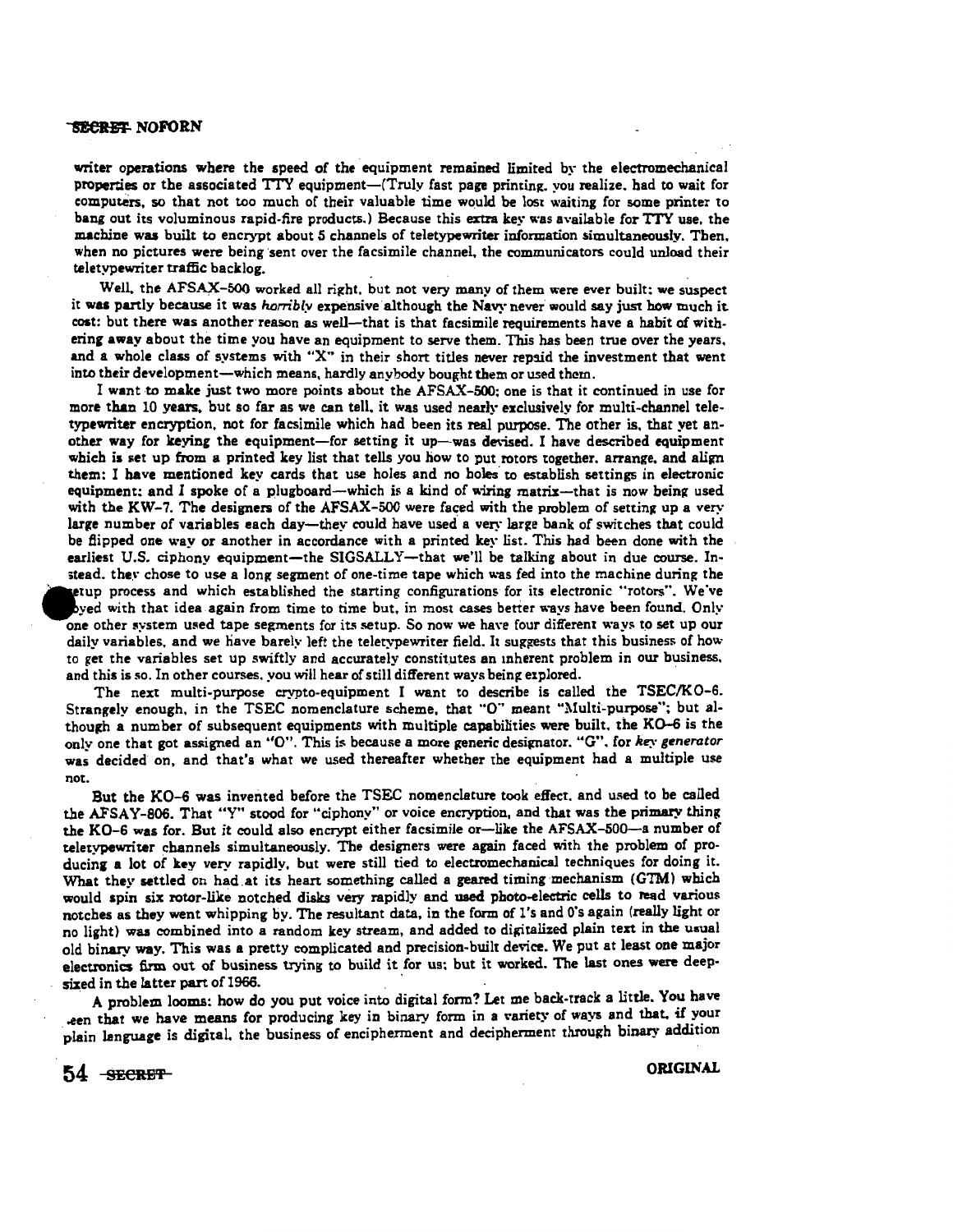### **-SECRET-NOFORN**

and re-addition is fairly straight forward. But if we don't digitalize speech, how else might we encrypt it? The only alternative means that has gotten much play is to transpose it in various waysrecord it and send it out backwards; split it up into little pieces. smaller than syllables, transpose the pieces according to some key, and reconstitute it at the receiving end; or, pull out the various frequencies of the speech and transpose these for transmission. Almost all the commercially available "speech privacy" devices use some such technique as this. But you'll recall that I told you that transposition systems are fraught with security weaknesses; and it has continued to prove true whether you are using a pencil and squared paper or very sophisticated electronics, there's just too much underlying intelligence showing through. But from time to time we try again to do something besides digitalization because if turns out that there would be very important advantages if we could: we could eliminate a battery of expensive and elaborate equipment that we now need to use just to conven the speech to digital form before we begin to encrypt it: and we eould cheaply provide ciphony on *narrow-band* communications channels like HF radio and the ordinazy telephone. This is now extremely difficult to do because. if you are to describe speech accurately with a series of l's and O's, it takes a huge number of these digits for each syllable: this in turn demands a large portion of the radio frequency spectrum. a *broad-band* signal, for transmission. The fewer digits you use to describe speech. the less spectrum you use, and the farther you can transmit it but the less intelligible the speech becomes when you reconvert to a form suitable for the human ear.

At any rate, for security reasons, we had to settle on speech digitalization as part and parcel of any ciphony system. We have three basic ways in which we now do this-vocoding (short for voice coding) which uses relatively few digits to describe speech and is hard to understand unless the vocoder is large and expensive and even then it may leave something to be desired: delta modulation. which uses many digits, gives excellent speech quality, but needs a broad band radio path or special wire-lines like coaxial cables for transmission: and pulse code modulation, which produces similarly high voice quality and has similar transmission constraints.

Since the MC's (Military Characteristics) of the K0-6 called for long-haul (HF) capability, the first of these techniques--vocoding--had to be used. Only 3.200 bits per second to describe the speech-with key stream generated at a comparable rate-were used in contrast to a contemporary system for wide-band (microwave) transmission where the bit rate was on the order of 320,000 bits per second *(AFSAY-816)*.

Because the speech quality was so poor--you could not recognize voices--and because the system was inconvenient to use (push-to-talk procedures and very slow and deliberate speaking: and the need to walk down to or near the cryptocenter to get access to the system) the machine turned out to be less than a roaring success and over the years we were unable to document very heavy usage of it by anybody for voice communications. There did not seem to be much call for facsimile encryption, as I have mentioned, and just before the last KO-6's were retired in 1966. they were used exclusively to encrypt multi-channel teletypewriter traffic.

We're going to come back to the whole subject of speech encryption devices and trace their evolution in some detail. But before we get to that subject. there is one more family of multi-purpose equipments I want to talk about. These are the KG-3/KG-13 series of equipments.

Until around 1960. as I have indicated, each new crypto-equipment was tied to rather specific communications means, and was built to be compatible with input devices like teletypewriters or facsimile equipment with very specific characteristics. Even those multi-purpose devices we have described could work only at a few specific speeds: the K0-6 would work only with tbe specific vocoder we built to go with it and not with any other speech digitalizer. This specificity of purpose caused the equipments to be inflexible and tended to make them obsolete relatively quickly as new communications techniques and input devices became available. So we did a philosophical about face with the KG-3. We said, why not build a pure and simple key generator divorced from any specific input device or digitalizer: simply an equipment which will put out good random digital key with a large Yariety of speeds, and a mixing or binary addition component that will accept the encipher and digital signal delivered to it? If somebody wanted to encrypt teletypewriter traffic, or facsimile, or data, or voice, he would provide the equipment that would deliver that information in

-SECRET-

ORIGINAL 55